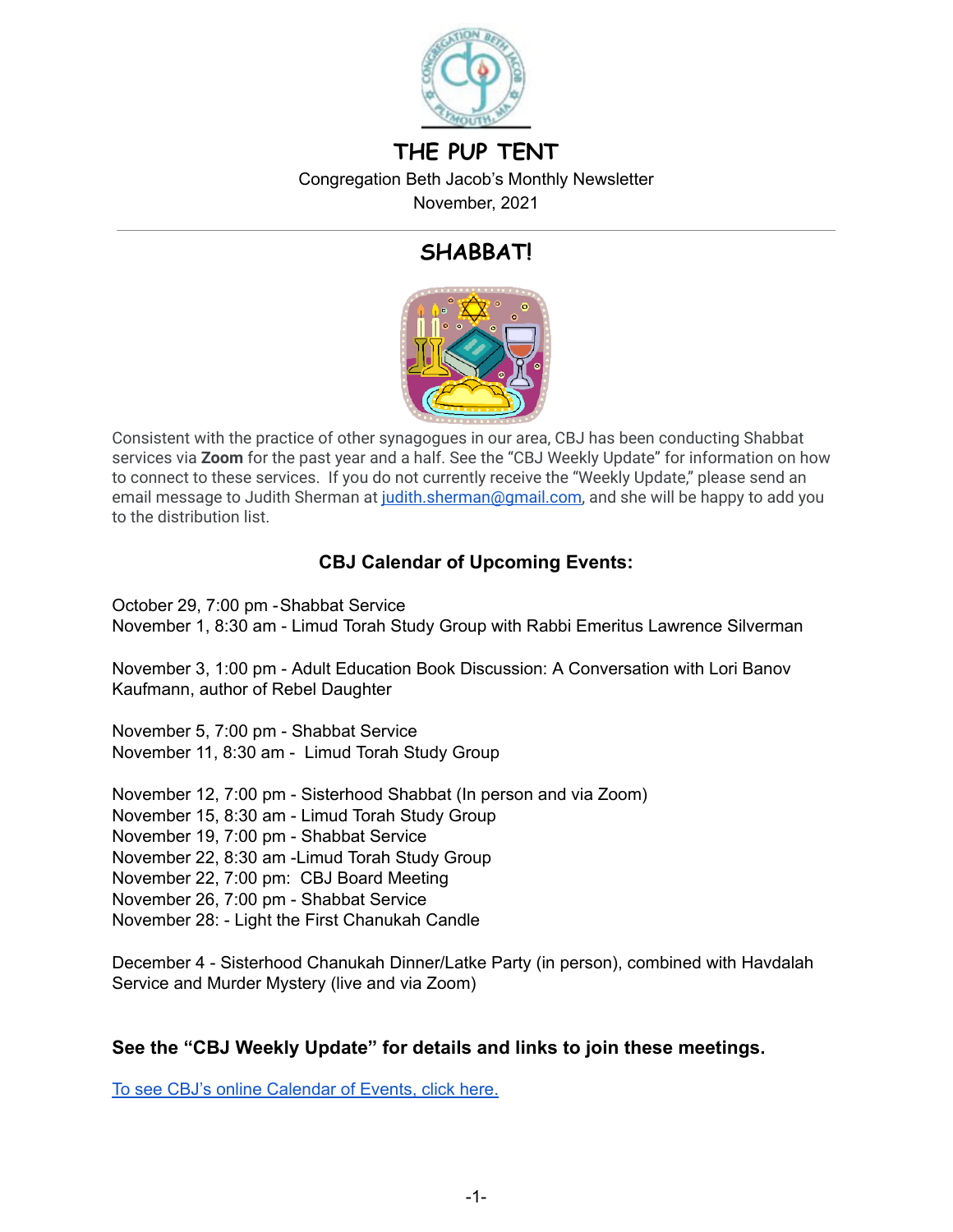

Recognizing the positive lifelong impact that a Jewish summer camp experience has on our children, in reinforcing Jewish values and promoting the interaction with other Jewish kids, the CBJ Board voted to enable three of our Beit Sefer students to attend Camp Pembroke, with generous subsidies from The Rose Sherman Geller Fund for Jewish Family Life and The Adeline & Reuben Winokur American and Jewish History Prize Fund. As a part of the requirements for receiving the Winokur Prize Fund subsidy, each student was to submit an essay describing the history of the camp and their camp experience. Jessie Bluestein's essay is below.

# **Jessie Bluestein's Essay About Her Experience at Camp Pembroke Last Summer**

The Jewish camp, Camp Pembroke brings not just history and religion, but joy and fun. Today, I will be teaching you the history and facts and most importantly, the fun things camp brings!

The Jewish camp, Camp Pembroke, was founded by Eli and Bessie Cohen. These two people were also the founders of all the Cohen camps which include Camp Pembroke, Camp Tel Noar, and Camp Tevya. It all started when Eli and Bessie wanted to have a stronger community and education. Also, a jewish camp can help make a stronger connection with others. Meanwhile, the YMHA were the founders of Camp Bauercrest, an all-boy jewish camp. In honor, Eli and Bessie wanted a dedicated camp for jewish girls to help have a clear understanding of our religion just like the boys had. This would help both genders learn truly about their ancestors, and their childhood. This is the history behind Camp Pembroke.

The Jewish camp, Camp Pembroke, brings a great education to others about our religion. In the morning, the whole camp gathers around for the gathering of the flag which we sing the pledge of allegiance as we remember America and how the flag still stands. Each bunk has a day where they lead either morning or night flag by saying a small dedication to the camp. Once we do we go off to eat. In the morning, when we sit down we say a small prayer before we eat. We say that prayer for both Breakfast, Lunch, and Dinner. When we finish for both Breakfast and Lunch we say the same ending prayer, but for Dinner it is much longer as we thank for the food and water. Every evening, before Dinner we gather around for flag. This time we sing the hatikva to also show our respect in Israel. On Friday night, the camp holds services in honor of Shabbat. Everyone dresses up in blue and white and we all sing songs. We also have a big meal for Shabbat. For example, one time we had challah, chicken soup, potato latkes, and chicken. Afterwards, as a camp we return together to sing more songs and do some Israeli dancing led by the dance staff! On Saturday's, we sleep in to honor the day of rest. We also gather for a small service that includes more singing. We also have sing. This is when the camp gathers around in the Dining Hall singing fun songs. Just being with others brings joy to your eyes. This is what a great education Camp Pembroke does to help children learn the meaning of being jewish.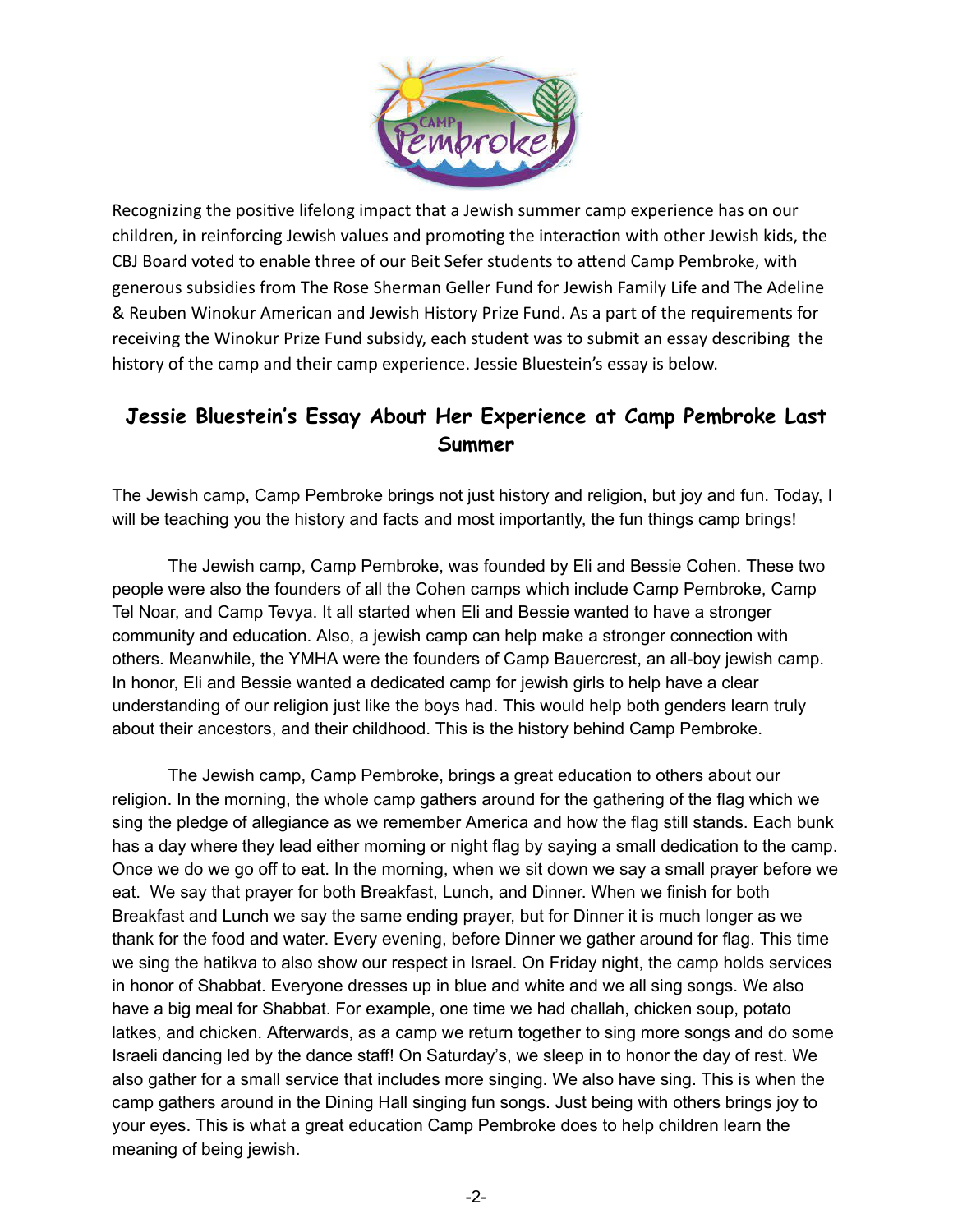The Jewish camp, Camp Pembroke brings fun to your life! A fun schedule on a regular basis could be, media, swimming, sculpture making, drama, and Nitroball! The schedule is changing everyday! There's so much to do! At the waterfront you can go boating and swimming! Boats that you can go on include, stand up paddleboarding, kayaking, pedal boat, a corcl and more! Also, you can go water skiing. Swimming at the waterfront is also really fun! You can go on the water trampoline and the jungle gym. There is also a water tube that you can balance on. There is also an option to go sailing. The waterfront has so many fun things! Another fun activity is media! Media is when the media staff teach about cameras and videos, and at one point you get to go and take photos or pictures around camp. This is a great way to use your thinking skills to determine the great angle for a photo/video. Another fun filled activity is drama! This is where you can try out to have a solo in a song! For example, one time we did, This is the Greatest Show, from The Greatest Showman. This is another great activity to be able to show your talent and who you are! Watch out! Next up is Athletics! Get ready to do tennis, nitroball, nukem, nine square, dodgeball, gaga ball, archery and more! There's so many options, and fun things out there! This can help discover a secret talent of yours! Wear something you don't mind getting paint on, it's art and crafts! Sculpture time! What will you make out of clay? How about fun with fabric? So many fabrics to choose from to make a fun collage! Paint bar is next. Get ready to learn fun new tricks to painting! Rainbow party is when you decorate arts and crafts with the colors that desire you most! Look out, it's jewelry making time! What will you make with so many beads to choose from? General arts and crafts is my favorite! Get ready to choose what you want to do! Is Fun with fabric your favorite or paint bar? Arts and crafts is a great way to be creative! Pool time is here! Free swim all the time! Oh no! Do you have instructional swim? Don't worry, all you do is play fun games! Swimming is super because you can be with your friends and have a blast! Next up, Israeli dancing! Get ready to follow along and dance your heart out to some Israeli songs! Last but not least, it's JLL time! Get ready to learn about religion and culture! This can help make you a happier and stronger person!

As you can see, Camp Pembroke is so amazing for its education, fun and joy! Camp Pembroke has a great history behind it and it helps teach you about religion and who we are as well as fun activities you can enjoy everyday! This is why Camp Pembroke is amazing in every way!

I think we can all agree that Jessie has written a terrific essay that describes how her experience at Camp Pembroke has affected her life. Yasher Koach, Jessie! Good job!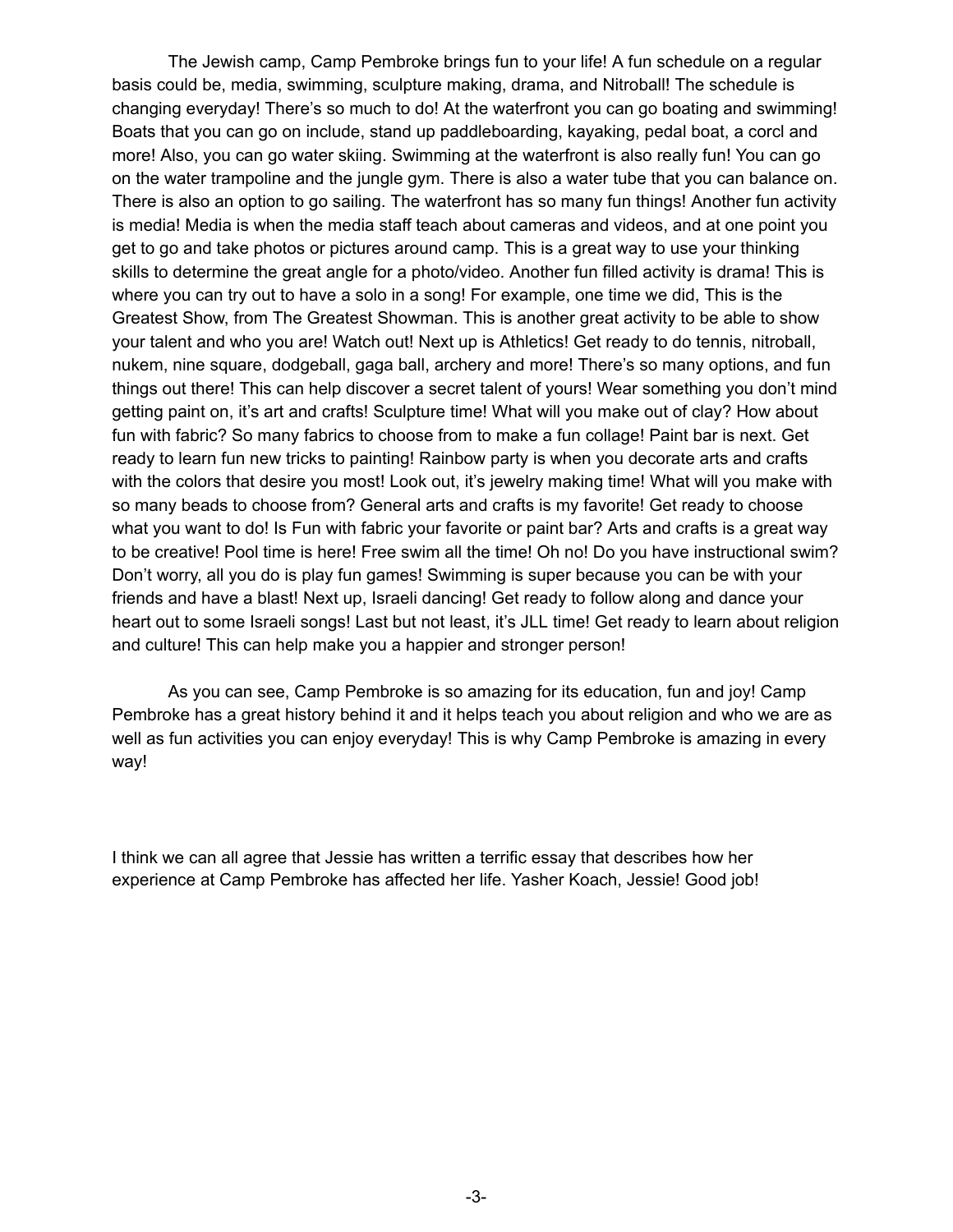# **Chanukah! (Or is it Thanksgivukkah?) November 28 - December 6!**



Candles are added to the hanukkiyah (menorah) from right to left but are kindled from left to right. The newest candle is lit first. (On the Shabbat of Hanukkah, kindle the Hanukkah lights first and then the Shabbat candles.)

Light the shamash (the helper candle) first, using it to kindle the rest of the Hanukkah lights. As you do, say or sing:

Baruch atah, Adonai Eloheinu, Melech haolam, asher kid'shanu b'mitzvotav v'tsivanu l'hadlik ner shel Hanukkah.

Baruch atah, Adonai Eloheinu, Melech haolam, she-asah nisim laavoteinu v'imoteinu bayamim hahaeim baz'man hazeh.

#### **TRANSLATION**

Blessed are You, Adonai our God, Sovereign of all, who hallows us with mitzvot, commanding us to kindle the Hanukkah lights.

Blessed are You, Adonai our God, Sovereign of all, who performed wonderous deeds for our ancestors in days of old at this season.

To see a You Tube video with transliteration, click on the links below: <https://www.youtube.com/watch?v=Nd5Rl0N-ijI>

https://reformjudaism.org/beliefs-practices/prayers-blessings/hanukkah-blessings

#### **Shehecheyanu (on the First Night Only):**

On the first night only, we say the Shehecheyanu, thanking God for allowing us to reach this season.

Baruch atah, Adonai Eloheinu, Melech haolam, shehecheyanu v'kiy'manu v'higiyanu laz'man hazeh.

#### **TRANSLATION**

Blessed are You, Adonai our God, Sovereign of all, who has kept us alive, sustained us, and brought us to this season.

YouTube video of Susan Salidor with transliterations <https://www.youtube.com/watch?v=nhMDQw5gdCM>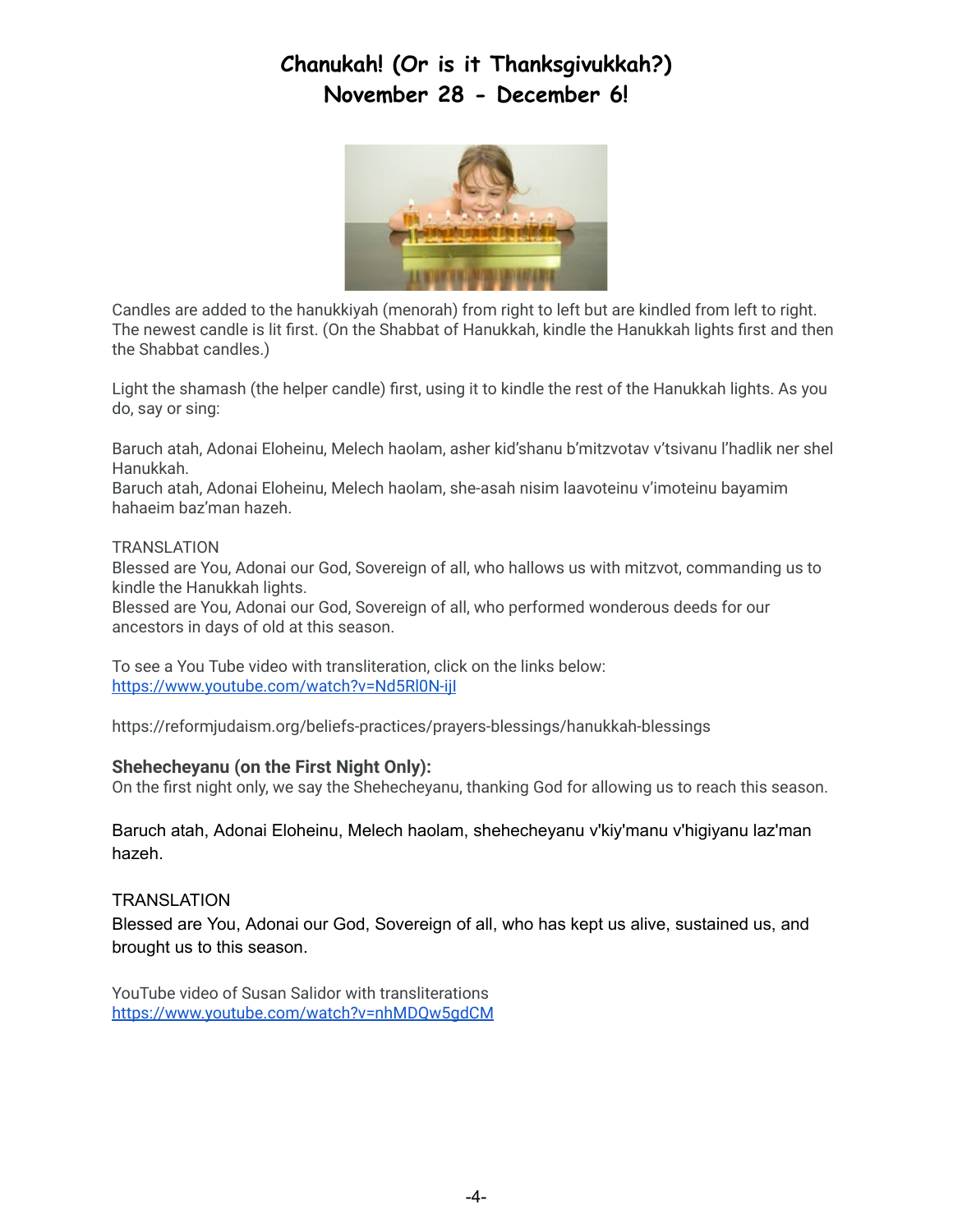

# **Exciting New Adult Education Programs! Conversations With Jewish Authors**

Join with about 25 other Reform congregations for a monthly conversation with a Jewish author of a newly published book Join with about 25 other Reform congregations for a monthly conversation with a Jewish author of a newly published book. You will find information about each monthly program in the Weekly Update, in The Pup Tent, and in the CBJ calendar of events on the CBJ website (cbjplymouth.org.) **Please note that participation in these programs is free of charge, but advance registration is required.**

#### To see the complete schedule, click here.

[https://docs.google.com/document/d/1Tx1u5CjP09H1o1o0xUZasj5BXPHDvUfja98V\\_nFsbg8/ed](https://docs.google.com/document/d/1Tx1u5CjP09H1o1o0xUZasj5BXPHDvUfja98V_nFsbg8/edit?usp=sharing) [it?usp=sharing](https://docs.google.com/document/d/1Tx1u5CjP09H1o1o0xUZasj5BXPHDvUfja98V_nFsbg8/edit?usp=sharing)

## **Upcoming Programs: A Conversation with Lori Banov Kaufmann, author of Rebel Daughter November 3, 2021, 1:00 pm (ET)**

**About the Author:** As soon as she learned of the first century tombstone that inspired Rebel Daughter, Lori Banov Kaufmann wanted to know more. She resolved to bring this ancient love story to life. Before becoming a full-time writer, Lori was a strategy consultant for high-tech companies. She has a BA from Princeton University and an MBA from the Harvard Business School. She lives in Israel with her family.

**Summary of the Book:** In the first century, the Jews in a small, remote province on the eastern edge of the Roman empire rebelled and established their own state with Jerusalem as its capital. The war of the Jews against the Romans, as the ancient historian Flavius Josephus called it, lasted four grueling, blood-soaked years. At stake was the survival of the Jewish people. Rebel Daughter is based on the unlikely but true story of a woman and a man who lived through this momentous time. The woman's two-thousand-year-old gravestone was discovered near the Bay of Naples. The stone's epitaph revealed their ancient love story. This emotional and impassioned saga, based on real characters and meticulous research, seamlessly blends the fascinating story of the Jewish people with a timeless protagonist determined to take charge of her own life against all odds.

Register in advance for this meeting: [https://us02web.zoom.us/meeting/register/tZUqc-2spzgtG9ae8Ta-3oeQswiYoLxSS0P-](https://us02web.zoom.us/meeting/register/tZUqc-2spzgtG9ae8Ta-3oeQswiYoLxSS0P)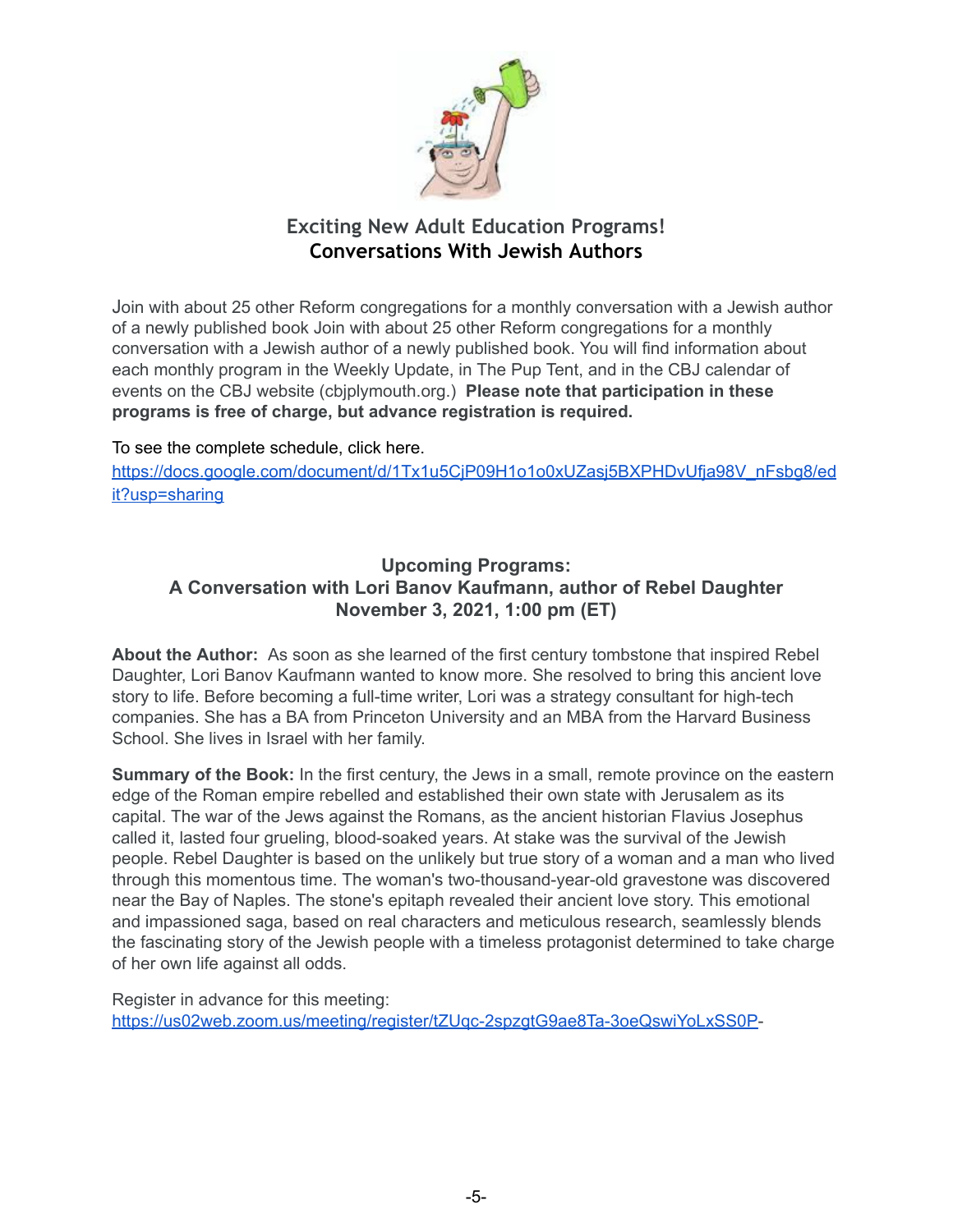# **A Talk with Joanne Samuel Goldblum, author of Broke in America November 17 at 8:00 PM ET**

**About the Author:** Joanne Goldblum MSW, serves as chief executive officer of National Diaper Bank Network (NDBN), and is the co-author of Broke in America: Seeing, Understanding, and Ending Us Poverty (Feb. 2021, Benbella Books). Joanne is also the founder of The Diaper Bank of Connecticut, formerly the New Haven Diaper Bank, and she serves on the board of directors of FitHaven and Let There Be Light International and Invisible People. Her work has been recognized by NPR, The Nation, Good Morning America, The Huffington Post, Time, People, and ABC World News Tonight, among others.

**Summary of the Book:** Water. Food. Housing. The most basic and crucial needs for survival, yet 40 percent of people in the United States don't have the resources to get them. With key policy changes, we could eradicate poverty in this country within our lifetime–but we need to get started now. Nearly 40 million people in the United States live below the poverty line. Low-income families and individuals are everywhere, from cities to rural communities. While poverty is commonly seen as a personal failure, or a deficiency of character or knowledge, it's actually the result of bad policy. Public policy has purposefully erected barriers that deny access to basic needs, creating a society where people can easily become trapped–not because we lack the resources to lift them out, but because we are actively choosing not to.

Register in advance for this meeting: <https://us02web.zoom.us/meeting/register/tZMkc-6vrTkiH9WEt51bq8lnHkOp-vTRhfNN>

# **A Talk With Raffi Berg, author of Red Sea Spies: The True Story of Mossad's Fake Diving Resort December 1, 2021 at 1:00 pm ET**

**About the Author:** Raffi Berg is the Middle East editor of the BBC News website, and has extensive experience reporting on Israel and the wider region. His article scratching the surface of this story was the most-read original feature in the history of the site, with more than five and a half million readers to date

**Summary of the Book:** In the early 1980s on a remote part of the Sudanese coast, a new luxury holiday resort opened for business. Catering for divers, it attracted guests from around the world. Little did the holidaymakers know that the staff were undercover spies, working for the Mossad – the Israeli secret service. Written by long time BBC Middle East correspondent Raffi Berg, this page-turner tells the true story that inspired the recent Netflix drama The Red Sea Diving Resort. What began with one cryptic message pleading for help, turned into the secret evacuation of thousands of Ethiopian Jews who had been languishing in refugee camps, and the spiriting of them to Israel.

What: A Conversation with Raffi Berg, author of Red Sea Spies When: Wednesday, December 1 at 1:00 PM ET Register in advance for this meeting: [https://us02web.zoom.us/meeting/register/tZ0rdeGpqT4uH9aYWl\\_LvdB4IRZ7eG8lj-h3](https://us02web.zoom.us/meeting/register/tZ0rdeGpqT4uH9aYWl_LvdB4IRZ7eG8lj-h3)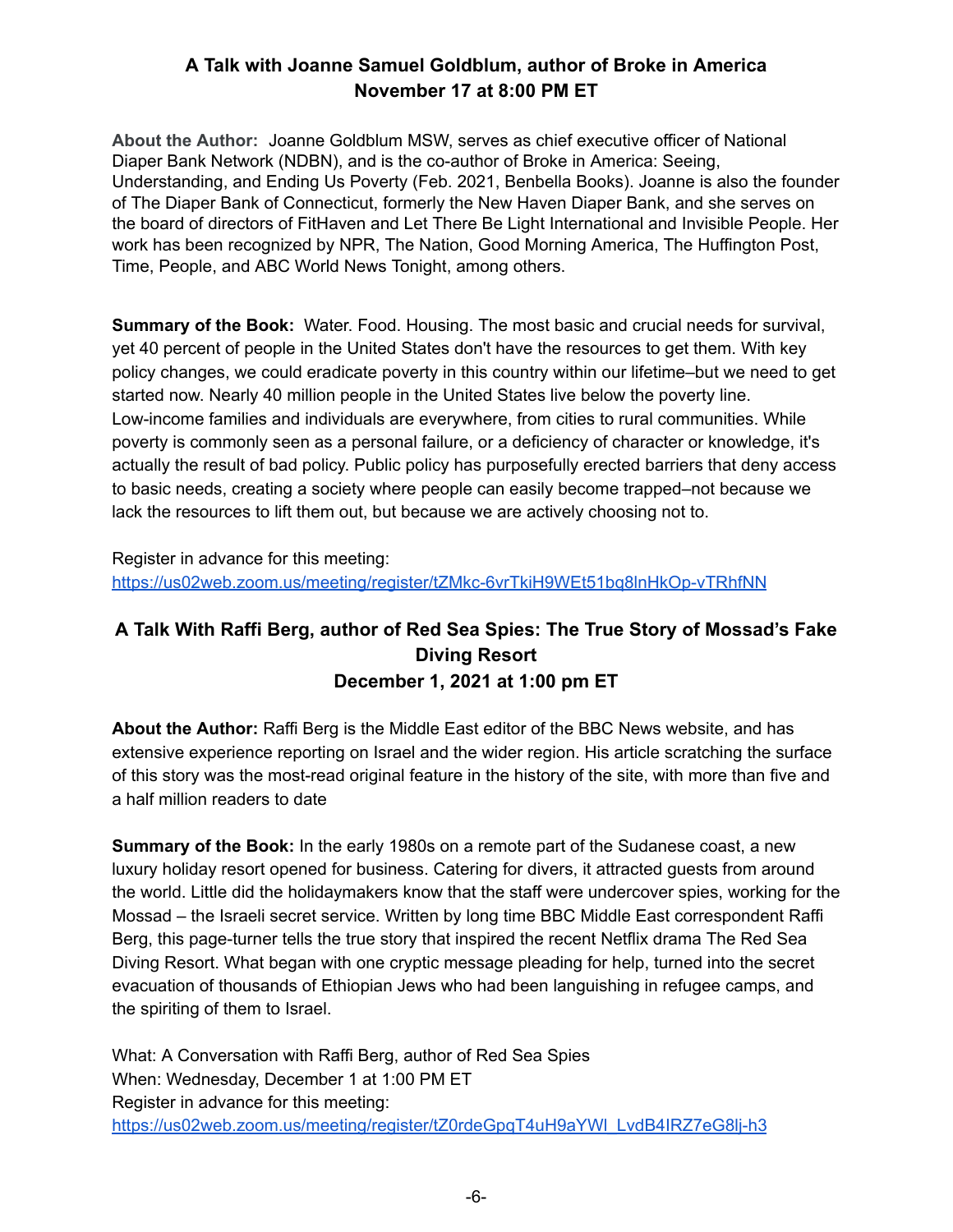

If you know of any new families in the Plymouth area who might be interested in joining CBJ, please ask them to contact our Membership Chair, Rose Litchman at [snobuntng@aol.com](mailto:snobuntng@aol.com) Click here for a link to CBJ's [Application](https://www.cbjplymouth.org/join/membership-form) Form.



# **How to Play Dreidel**

**The Setup:** All players sit around the playing area. The "ante" or tokens (these can be any small objects, such as chocolate gelt, pennies, dried beans, or raisins) are divided equally among all players. Players take turns spinning the dreidel; the player with the highest spin has the first turn. (Nun is highest, then Gimmel, Hey, and Shin.) If there is a tie, the two who tied spin again. Everyone puts one unit of the ante (penny, nut, etc.) into the pot. Play moves clockwise.

**To Play:** Each player begins with an equal number of game pieces (usually 10–15). At the beginning of each round, every participant puts one game piece into the center "pot". Every player puts one in the pot after every turn. Each player spins the dreidel once during their turn. Depending on which side is facing up when the dreidel stops spinning, the player either gives or takes game pieces from the pot.

If the dreidel lands on a...

#### **נ - NUN**

If נ) nun) is facing up, the player does nothing. The person to the left spins.

#### **ג - GIMMEL**

You get to take the whole pot! Everyone, including the spinner, puts another ante unit into the pot, and the person to the left spins.

#### **ה - HEY**

The player gets half of the pieces in the pot. (If there are an odd number of pieces in the pot, the player takes half the pot rounded up to the nearest whole number.)

#### **ש - SHIN**

Sorry! You now have to put another unit into the pot.

Have Fun and Happy Hanukkah!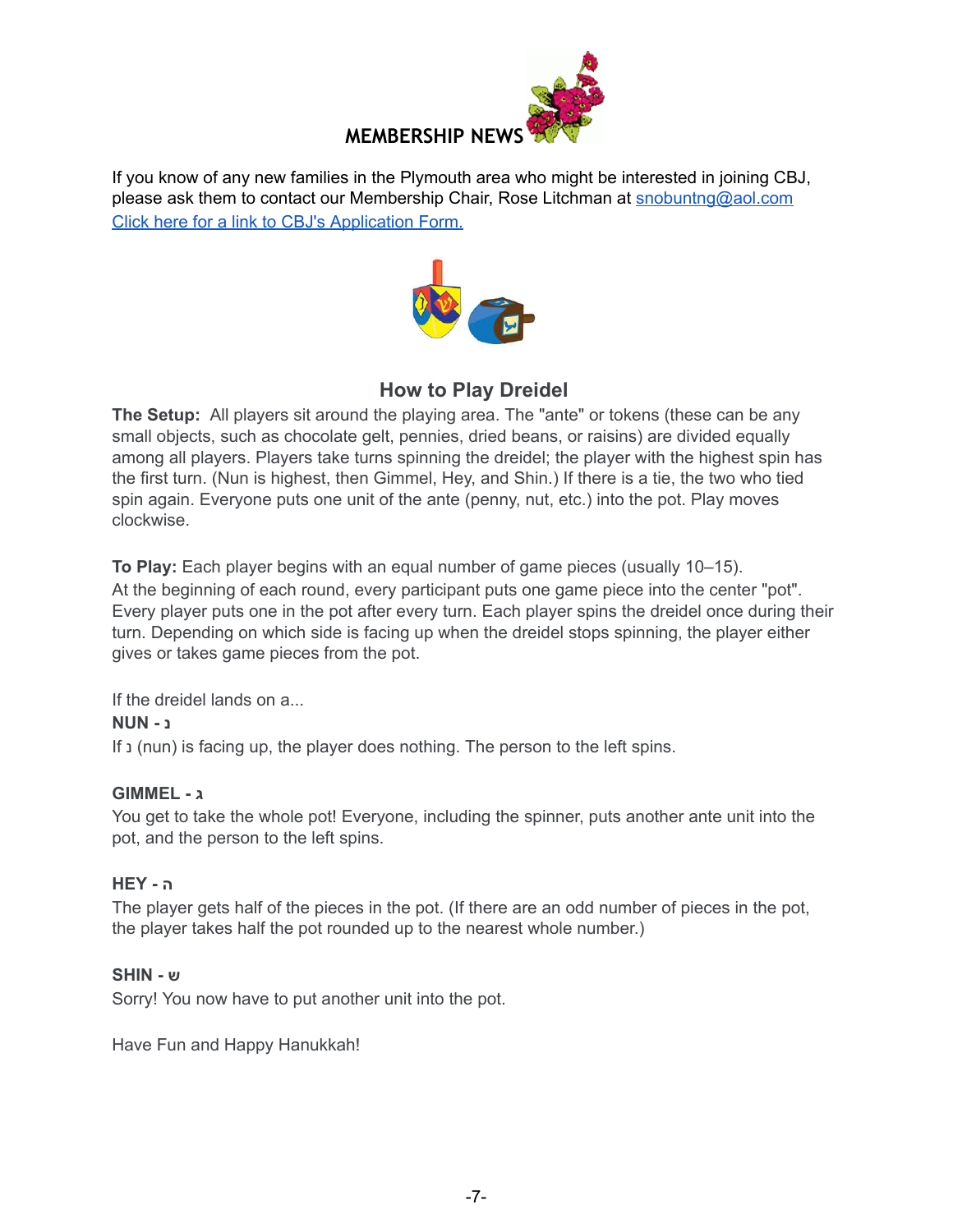## **Brotherhood News**



Watch the Weekly Update for information about future Brotherhood events that are being planned, including a Discussion Group and a Movie Discussion Night, both to be conducted by Zoom.

#### **Larry Winokur suggested the following topic for the next Brotherhood Discussion:**

*An interesting article was recently published in The Boston Globe about an idea in Israel called "shrinking the conflict". While a long term resolution to the conflict does not seem probable in the near future, perhaps reducing the impact on the Palestinians in the short term might jump start potential peace down the road. The goal is to provide equal measures of freedom, security, opportunity and dignity, according to one official. Improve freedom of movement, freedom to develop, and freedom to prosper. Improve economic independence; improve Internet access to them, expand self-rule, build 900 homes in the West Bank, improve educational opportunity and freedom of movement at checkpoints, and so forth. This and other steps, so it goes, might "contain the conflict, reduce if not eliminate it, and broaden the Palestinians' freedom of movement and economic opportunity." In any event, if the topic is worthy of exploration and discussion, we need a volunteer to do a little bit of research on it, make a 5 or 10 minute presentation and moderate the Zoom discussion. Will anybody step up to the plate? If not, does anyone have another subject which perhaps they might be willing to present?* Please contact Larry if you are willing to moderate this discussion. ([lswinokur1@gmail.com\)](mailto:lswinokur1@gmail.com)

The Brotherhood Dues Form for 2021-2022 is on the following pages.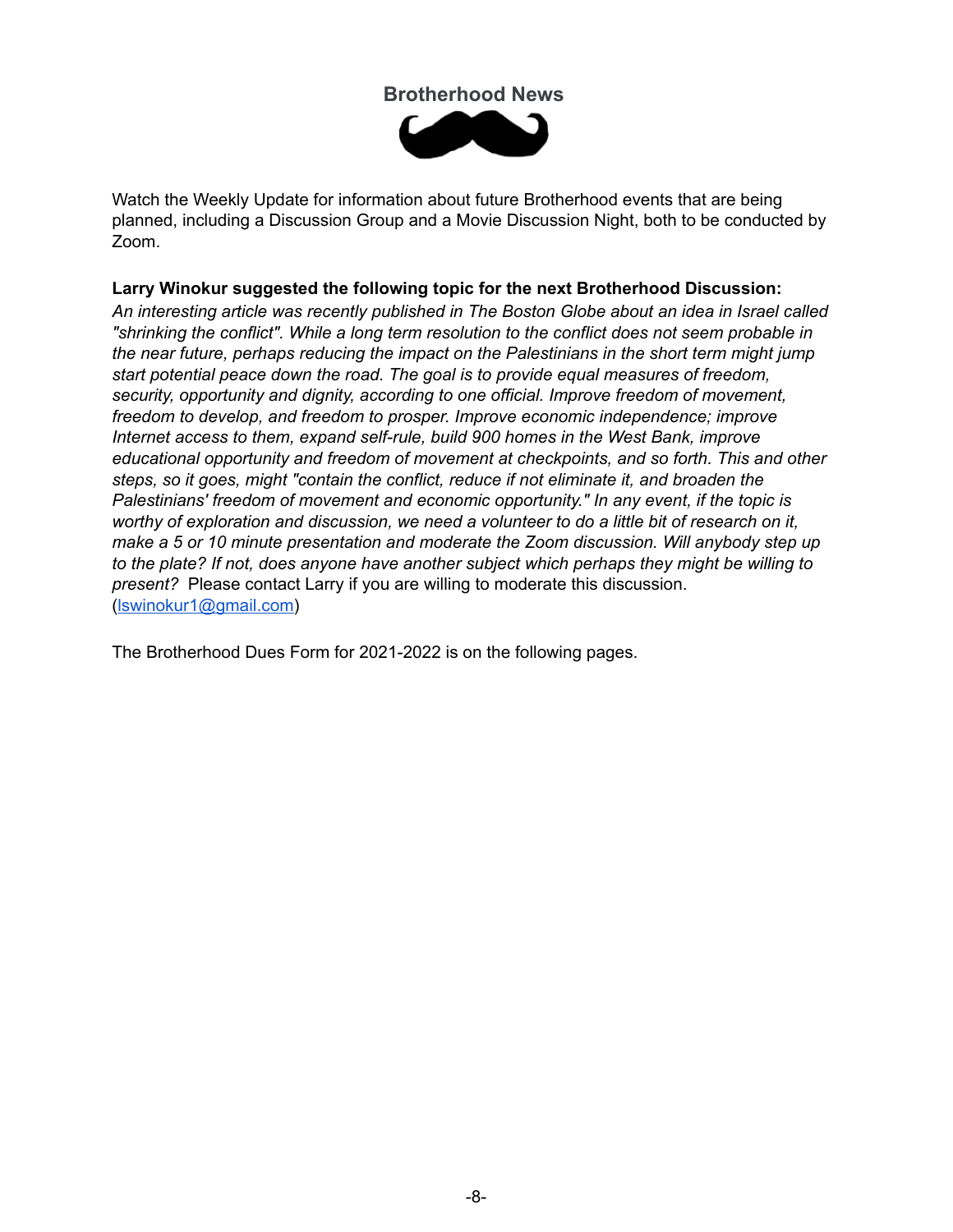

### **SISTERHOOD NEWS**

The Executive Board of Sisterhood met with Rabbi Mills and have come up with some very interesting programming. We are going to do our best to do hybrid events whenever possible.

# **Friday, November 12, 7:00 pm Sisterhood Shabbat Service!**

On Friday November 12th, we will be having a Sisterhood Shabbat, both in-person and by Zoom. Cindy and Paula will be coming up with a theme and looking for participants for both in person and Zoom. If anyone would like to have a part, Hebrew, English or singing please contact Cindy Teles [\(iacorna@aol.com\)](mailto:iacorna@aol.com)

#### **Saturday, December 4th Chanukah Dinner/Latke Party/Havdalah Service/Murder Mystery!**

On Saturday evening December 4th, we will be having a dinner/latke party in person combined with a Havdalah service and murder mystery. (How is that for an unlikely combination!) The service and mystery will be hybrid, and needless to say, the dinner/latke party will be in-person.. The cost for the latke party is \$10.00 pp for CBJ members and \$15.00 pp for non CBJ members. Reservations will be required, with a limit of 36 in person.

Other events under discussion are a wine tasting with a talk by Rabbi Mills on What makes a wine kosher, T'u B'Shat program, Rosh Chodesh, and a program from the Mikvah in Newton. Sisterhood has also volunteered to host the Oneg for Rabbi Mills' Installation. We will be celebrating the 50th Anniversary of women in the Rabbinate. Date to be determined.

We would like to thank Rabbi Mills for making herself available and providing us with guidance and inspiration.

Please join Sisterhood. Basic dues are \$25.00. Additional contributions of \$36.00 and \$54.00 are most welcome. Make checks payable to CBJ Sisterhood and send to Cindy Teles, 31 Birch Ave, Plymouth 02360.

The Sisterhood Dues Form for 2021-2022 is on the following pages.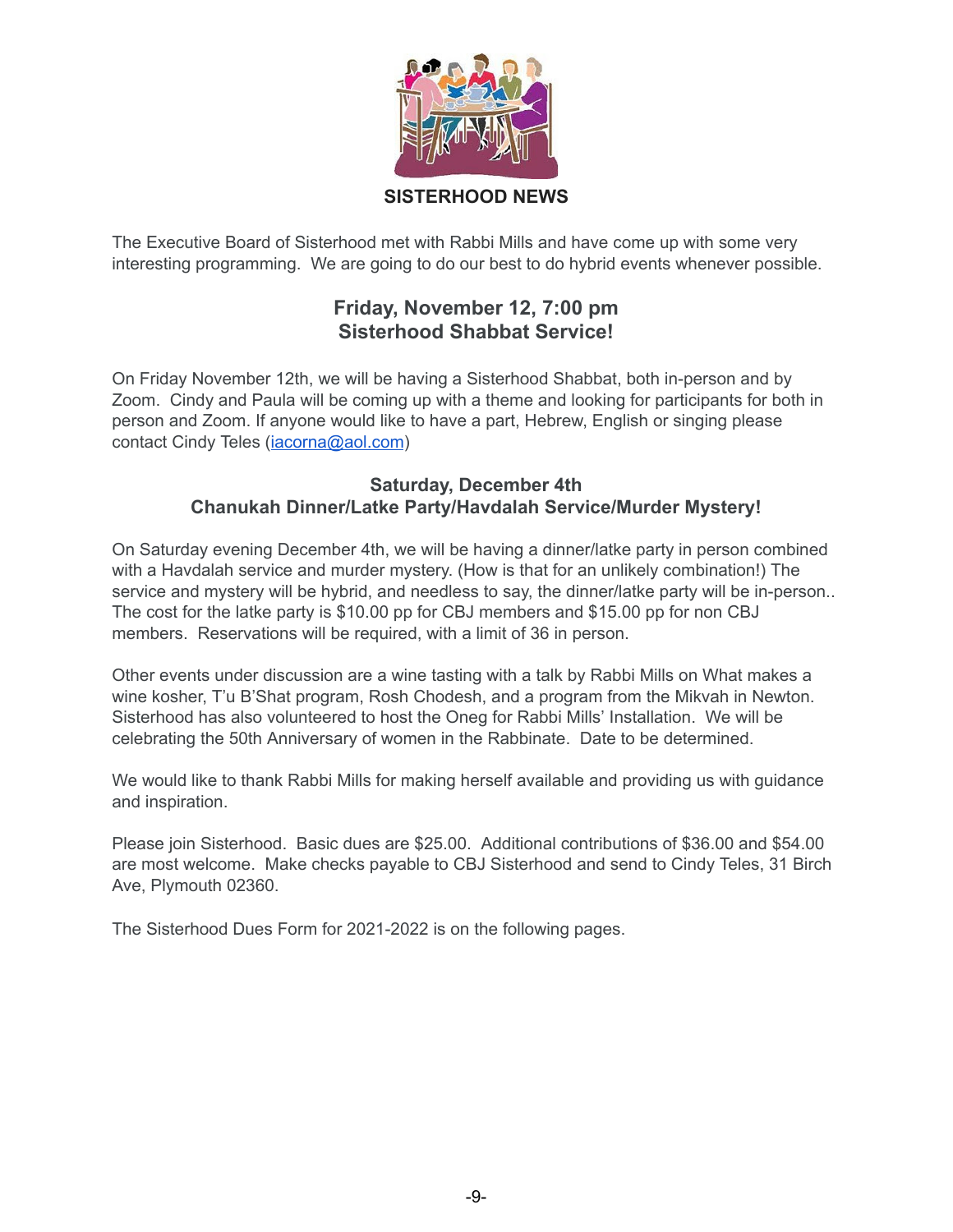## **Sisterhood Dues Notice:**

For almost 70 years, CBJ Sisterhood has been an essential part of CBJ, providing the link that binds together long-term members with newer members of our congregation. Being part of Sisterhood provides a great way to be introduced to and get to know the members of CBJ. We pray together, study together and, yes, we have fun together.

Sisterhood holds interesting and informative meetings on the first Tuesday of each month; we plan activities for the whole congregation as we celebrate holidays together, and we raise funds for the benefit of our synagogue.

Sisterhood provides support to our young students in the Beit Sefer program by sponsoring our Pizza in the Hut for Sukkot, as well as the annual Chanukah and Purim Parties. Sisterhood provides all of the supplies for the Temple kitchen; sponsors Onegs throughout the year, and helps us all to celebrate the various holidays in the Jewish calendar by providing appropriate holiday foods for the Oneg table.

#### **Sisterhood donates \$2500.00 to the Temple each year!**

We can't do it alone. We need your financial support. Please become a member of Sisterhood so we can continue our support of our beloved **CBJ**.

| Name                                                                                                                                                                                                                                                                                       |  |  |  |
|--------------------------------------------------------------------------------------------------------------------------------------------------------------------------------------------------------------------------------------------------------------------------------------------|--|--|--|
| Phone (home) (cell)                                                                                                                                                                                                                                                                        |  |  |  |
|                                                                                                                                                                                                                                                                                            |  |  |  |
| Area of interest_                                                                                                                                                                                                                                                                          |  |  |  |
| Talent you would be willing to share with the group______________________________                                                                                                                                                                                                          |  |  |  |
|                                                                                                                                                                                                                                                                                            |  |  |  |
| If you prefer to be an inactive member, please indicate that preference here:                                                                                                                                                                                                              |  |  |  |
| Dues are a primary source of funds for many projects. Please consider the following levels of<br>contribution when writing your membership check. Even if you can't participate, please join us<br>and support our important programs and activities. Thank you for your generous support. |  |  |  |
| Basic Membership 525.00 Sarah 536.00 Rebecca 554.00                                                                                                                                                                                                                                        |  |  |  |
| Make your check payable to Beth Jacob Sisterhood and put "Sisterhood Dues" in the Memo line.<br>Please mail to:                                                                                                                                                                            |  |  |  |

Cindy Teles, 31 Birch Avenue, Plymouth MA 02360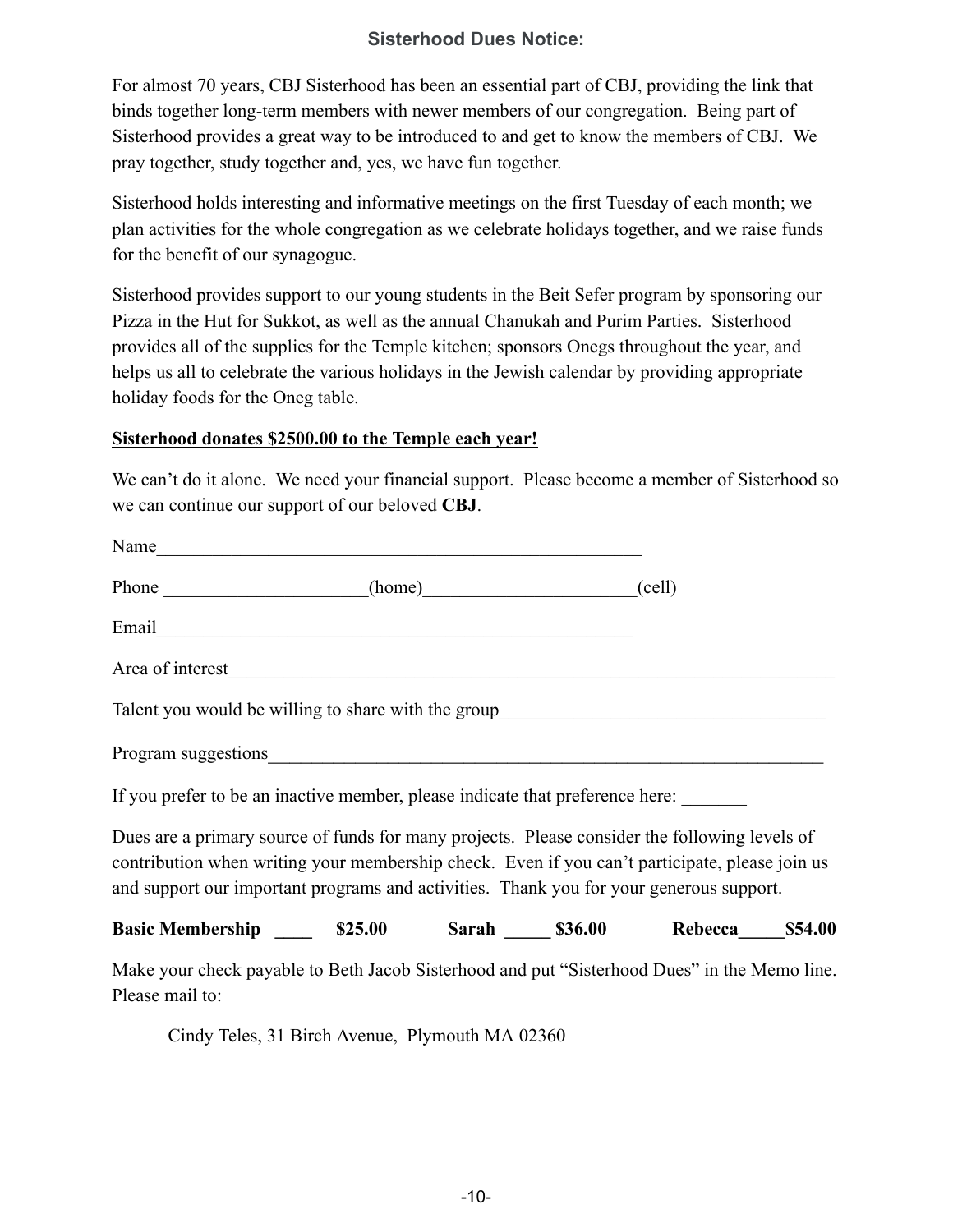## **CBJ BROTHERHOOD DUES NOTICE**

Brotherhood members will instantly identify the inimitable humor of Dan Hirschhorn (z'l), from the dues appeal message that he sent out last year.

It happens every year at this time. You atone for your sins….you join Brotherhood! Consider it a mitzvah for yourself and the gift that keeps on giving. Presumptuous...yes. But we do have somewhat of a track record to fall back on. Over the 100 year history of this synagogue, this Brotherhood has established itself as an essential part of this congregation...this community. Our mantra has been: "to do everything we can to help this synagogue grow and flourish....and have fun doing it." But having fun is just a by-product of enjoying what we're doing. We're hoping to get back to that "doing" sooner rather than later. Lest you forget, that "doing" is translated into those "sumptuous" Brotherhood Breakfasts with their intriguing and informative guest speakers. There's the bi-monthly exercise in futility that we call "bowling". There's our Men's "Ribs'N Beer" Seder, our movie nights, our Family Picnic, our Brotherhood Discussion Group, our July 4<sup>th</sup> Hot Dog Fundraiser, our support of our Sisterhood, and our ongoing support and involvement with the Greater Plymouth Food Warehouse.

We also provide  $\frac{3}{4}$  of our treasury to this synagogue's general fund. Between our fundraisers and your dues to this "manly" organization, we have been able to contribute \$2,500 in each of the last few years. In addition, CBJ Brotherhood has been the catalyst for providing over \$7,200 in gift cards to the Greater Plymouth Food Warehouse. With your help we can hopefully equal, if not do better, this year. We can't do it alone. So,with that in mind, we're asking you to once again become a member of CBJ Brotherhood so that we can continue this much needed help for our beloved CBJ as well as our extended Plymouth community.

| <b>NAME</b>                                         |       |
|-----------------------------------------------------|-------|
| HOME PHONE                                          | CELL# |
| <b>EMAIL</b>                                        |       |
| AREA OF INTEREST (just staying above ground counts) |       |

 $\mathcal{L}_\text{max}$  , where  $\mathcal{L}_\text{max}$  is the set of the set of the set of the set of the set of the set of the set of the set of the set of the set of the set of the set of the set of the set of the set of the set of the se

Talent that you would be willing to share (THINK!)

We're always looking for new ideas to help us grow while helping this synagogue. If you have any new ideas, old ideas, any ideas to help us through this challenging time, we look forward to hearing them. If you prefer being non-participatory….we still welcome and look forward to your membership. We thank you for your generous support

**Basic Membership (\$25)**\_\_\_\_ **Mitzvah Membership (\$36)**\_\_\_\_ **Big Macher (\$54)**\_\_\_\_

Make your check payable to: **CBJ Brotherhood** Please indicate "Dues Payment" and mail to: Seth Teles, 31 Birch Avenue, Plymouth, MA 02360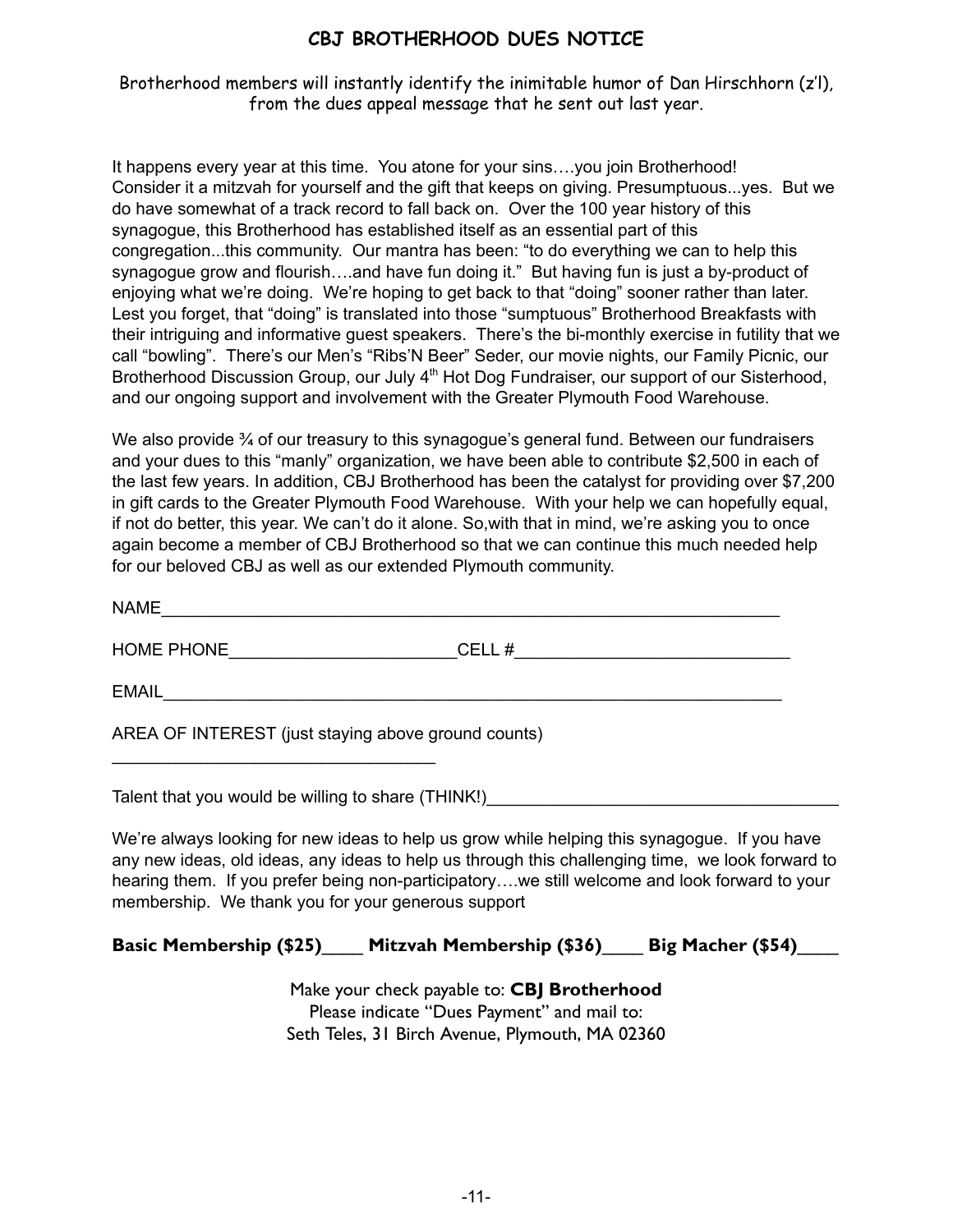

Congregation Beth Jacob gratefully acknowledges receipt of the following donations:

#### **General Fund (High Holy Day Donations):**

Sandy & Hyman Spekman Alan Shapiro Marsha Smith Stanley Levinson

#### **Donations for Rabbi Silverman's Retirement Project:**

Jerry & Laura Treppel

#### **Yahrzeit Fund:**

- Joshua Cohen in memory of Dan Hirschhorn
- Allan & Judith Sherman in memory of Judth's mother, Sylvia Krenis; and Allan's maternal grandparents, Julius & Bessie Putnam
- Fred Wax in memory of Shawn Heaslip
- Paula & Joe Keller in memory of Paula's father, Manny Arons
- Deborah Cohen in memory of her father, Harris Cohen
- Linda & James Hurwitz in memory of Linda's father, Jack Swartz, and Jim's parents, Kate and Hyman Hurwitz
- Myra Glansberg in memory of her husband, Ken Glansberg
- Larry & Susan Winokur in memory of Larry's father, Reuben Winokur

### **Donation Received in Honor of Franny & Jeff Shelly's 50th Wedding Anniversary:**

Jackie & Steve Winokur

**Donation Received in Appreciation for Yom Kippur Maftir:** Jeffrey Isaacson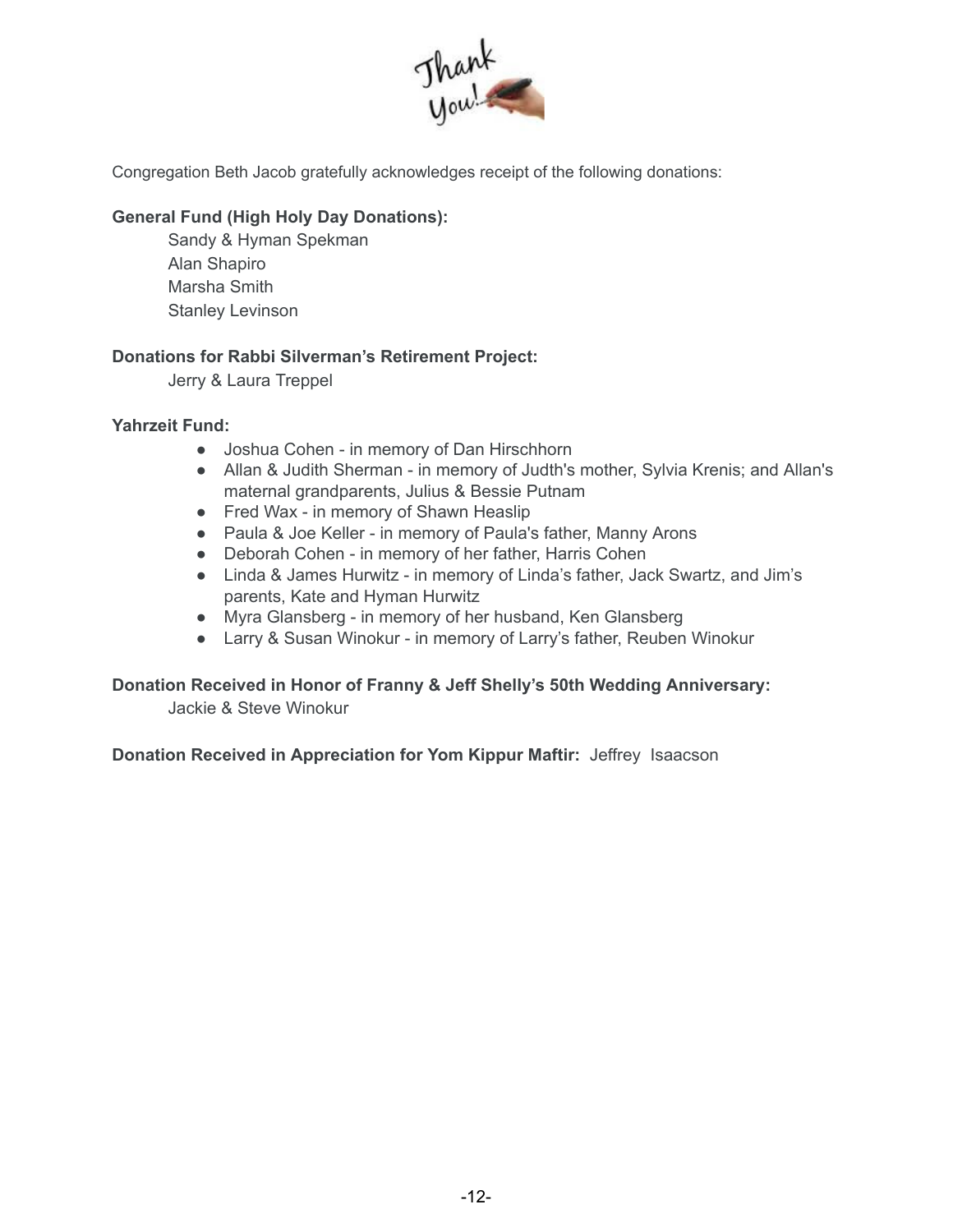

#### **The Following Yahrzeits Will be Observed This Month:**

*(A memorial candle should be lit on the preceding evening.)*

#### **November 2021**

1 Danella "Penny" Baum 1 Sidney Shuman 2 Julius Meltzer 6 Joseph Cohen 6 Mildred Goldberg 6 Minna Matross 6 Louis Resnick 6 Rachel Yutan 6 Edith Zavalcofsky 7 Helen R. Kramer 8 Bessie Kramer 8 Kebe Toabe 9 Morris Russo 12 Abraham Goldberg 12 Bertha Goldberg 12 Celia Starr 13 Albert Shiff 15 Anne Helene Berg 15 Harris Kaplowitz 15 William Lashin 16 Linda Lamel 17 Albert Lesser 18 Ezra Goldstein 18 Saul Padlusky 19 Bert Kagan

20 Molla B. Jacobson 20 Sara Sherman 21 Theodore Aaron Greene 21 Borris Sackheim 22 Rebecca Lotta Koblantz 23 Alice S. Resnick 23 Stanley Resnick 23 Ruth Righter 23 Irving Lawrence Shuman 24 Samuel Matross 24 Julius Sepet 24 Haim (Carlo) Shamir 24 Elizabeth Van West Sokolow 24 Eleanor Weiss 25 Harry Glassman 26 Harold Ross 27 Esther Greenspoon 27 Ann Winkler 28 Frances D. Kaufman 28 Melvin Klasky 28 Max Krenis 28 Tina Liss 29 Harry Koblantz 29 Frieda Roe

May their memories be for a blessing and live forever in the hearts of all who knew and loved them.

**Editor's Note:** "The Pup Tent" is a monthly publication that provides a condensed summary of CBJ news, including the monthly Calendar, upcoming Yahrzeit dates, and acknowledgments of donations that have been received. The "CBJ Weekly Update" is our weekly email newsletter that includes full details about upcoming events, as well as information about the weekly Torah reading portion and helpful links to various resources. **To subscribe to the CBJ Weekly Update, please contact me at [judith.sherman@gmail.com](mailto:judith.sherman@gmail.com).** Thank you! Judith Sherman, Editor, "The Pup Tent" and "CBJ Weekly Update"